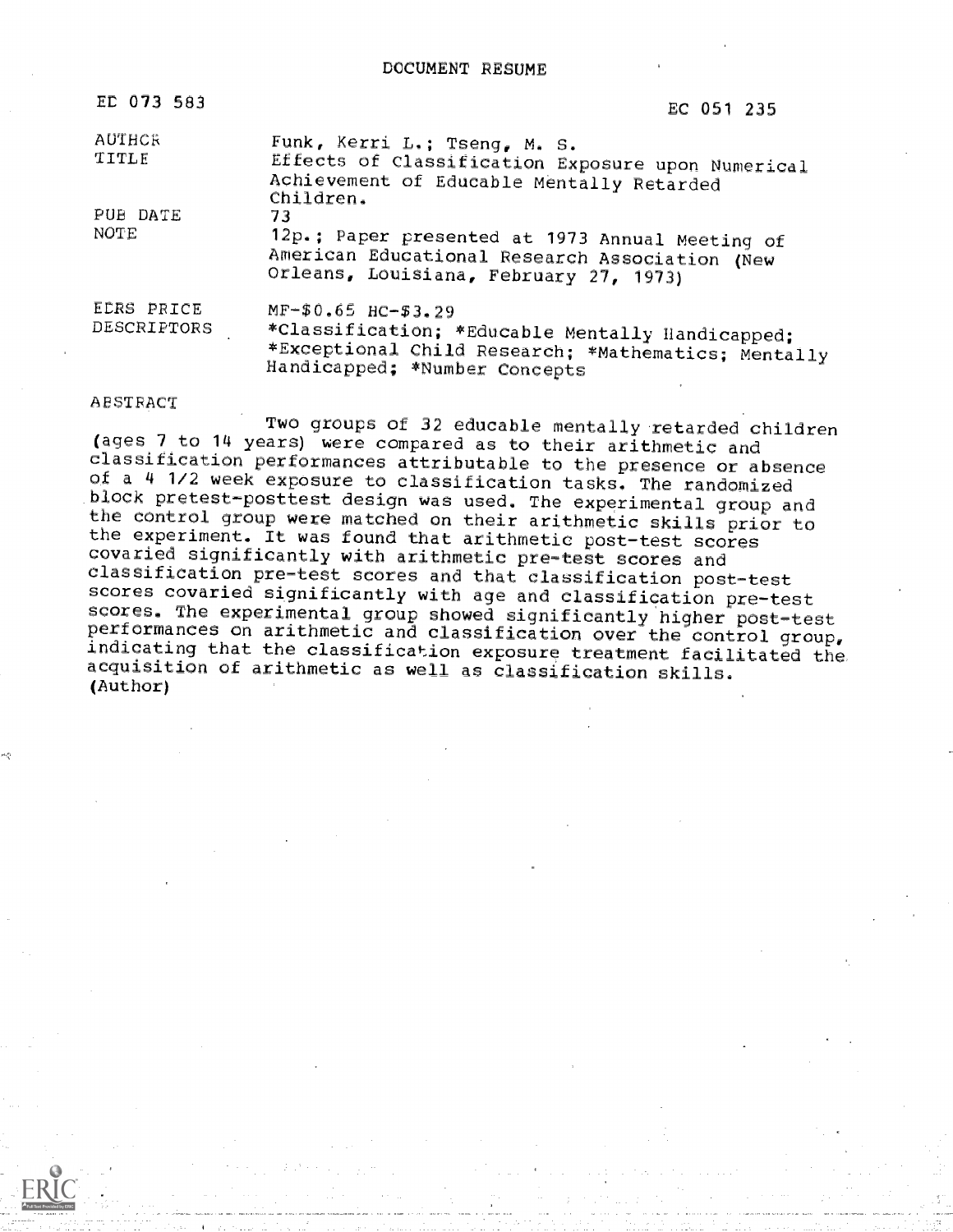#### FILMED FROM BEST AVAILABLE COPY

# EFFECTS OF CLASSIFICATION EXPOSURE UPON NUMERICAL ACHIEVEMENT OF EDUCABLE MENTALLY RETARDED CHILDREN\*

## Kerri L. Funk and M. S. Tseng West Virginia University

#### Abstract

Two groups of educable mentally retarded children were compared as to their arithmetic and classification performances attributable to the presence or absence of four and a half week exposure to classification tasks (taken from Inhelder and Piaget). The randomized block pretest-posttest design was used. The experimental group (N=16) and the control group (N=16), constituting 16 pairs, were matched on their arithmetic skills prior to the experimentation. ANOVA revealed significantly greater mean gains for the experimental group on both arithmetic performance (p<.05) and classification performance  $(p< .01)$ . It was found that arithmetic post-test covaried significantly with arithmetic pre-test (p<.001) and classification pre-test (p<.05) and that classification post-test covaried significantly with age (p<.05) and classification pre-test  $(p< .001)$ . When the effects of these covariates were sorted cut and the two groups were compared by ARCOVA, the experimental group showed significantly higher post-test performances on arithmetic  $(p=.01)$  and classification  $(p<.001)$  over the control group, indicating that the classification exposure treatment did indeed facilitate, greatly, the acquisition of arithmetic as well as classification, skills.

Paper presented to the 1973 Annual Meeting of American Educational Research Association, New Orleans, February 27, 1973.

> U.S. DEPARTMENT OF HEALTH, EDUCATION & WELFARE OFFICE OF EDUCATION DOCUMENT HAS BEEN REPRO-**EXACTLY AS RECEIVED FROM** THE PERSON OR ORGANIZATION ORIG-**INATING IT POINTS OF VIEW OR OPIN-**<br>IONS STATED OO NOT NECESSARIUM STATED DO NOT NECESSARILY REPRESENT OFFICIAL OFFICE OF EDu-CATION POSITION OR POLICY

Uı. מ M ്

ທ  $\mathbf O$ 

 $\overline{U}$ Ш LU

 $\Box$ 

Į

 $\sim$ 8

0735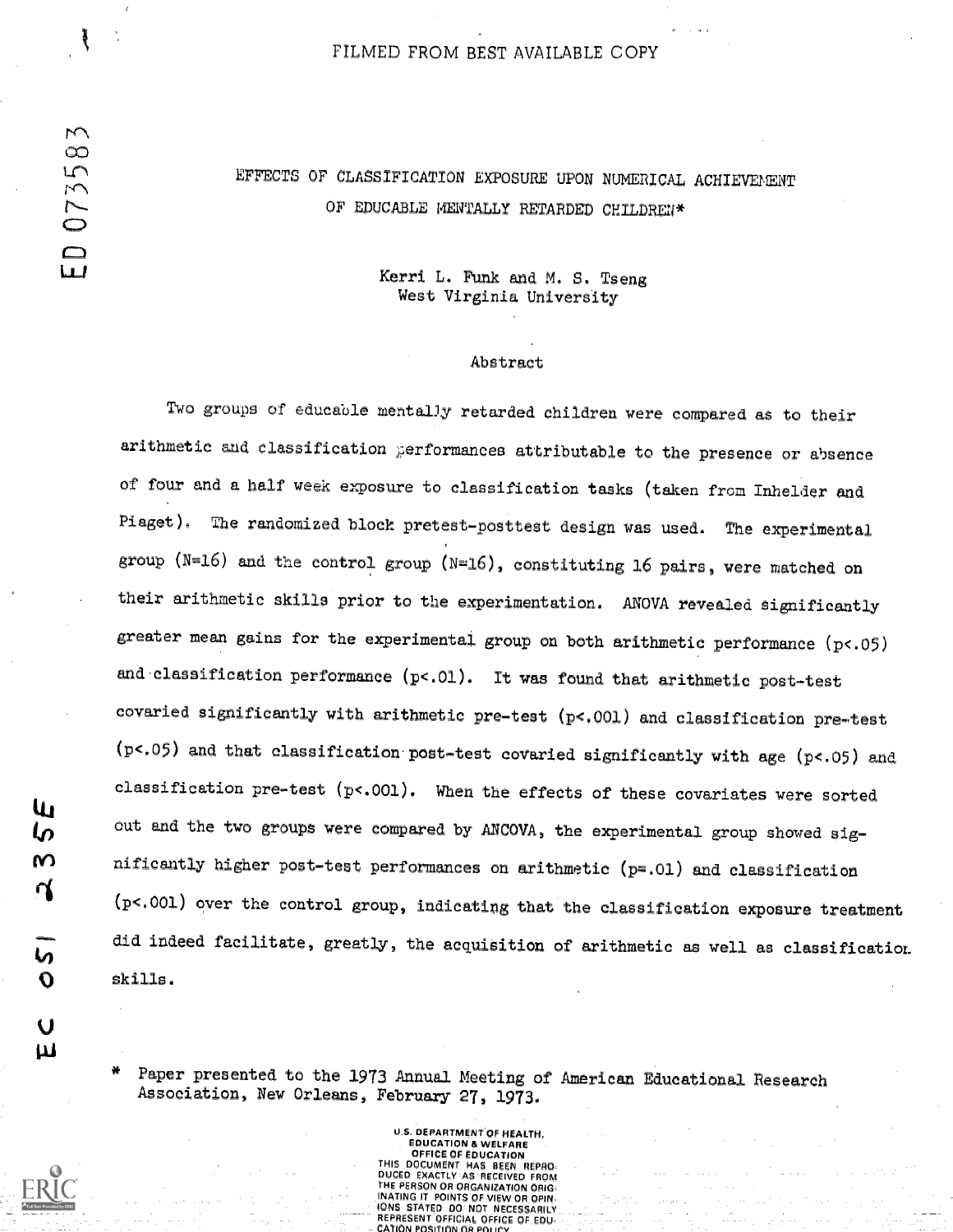# Effects of Classification Exposure Upon Numerical Achievement of Educable Mentally Retarded Children

Piaget discussed four basic factors that contribute to intellectual development. They are physiological development, direct experience with the physical world, social transmission, and equilibration, the ability to assimilate new information and generalize correct answers for similar experiments (Ripple and Rockeastle, 1964). In order for equilibration to occur the child must operate on or act on objects; such a process is called an operation which is considered to be the basis of arithmetic.

One of the fundamental assumptions of Piaget's theory. of cognitive growth is that there is a fixed order in which concepts are acquired. Especially with reference to the acquisition of number concepts, it is emphasized that the idea of classification must be investigated by children before numbers can be fully understood (Copeland, 1970). This strategy would appear to be even more important to the mentally retarded child who is severely handicapped by the lack of ability to con centrate, low transfer of learning, low abstract thinking ability, poor comprehension of details and situations, and the lack of initiative (Garton, 1964).

Classification is defined as the grouping of objects or instances on the basis of one or more observable characteristics. Inhelder and Piaget (1964) point out that the origin of classification has been traced to the maturation of the central nervous system and to the developmental period prior to language and symbolic representation (sensori-motor level, 0 to 2 years of age). As the child progresses through the other developmental stages (pre-operational, 2 to 7 years; concrete Operational, 7 to 11 years; and formal operational 11+ years), the classification behavior, that is, the act of building classes becomes increasingly complex, building upon previous classification experiences.



-1-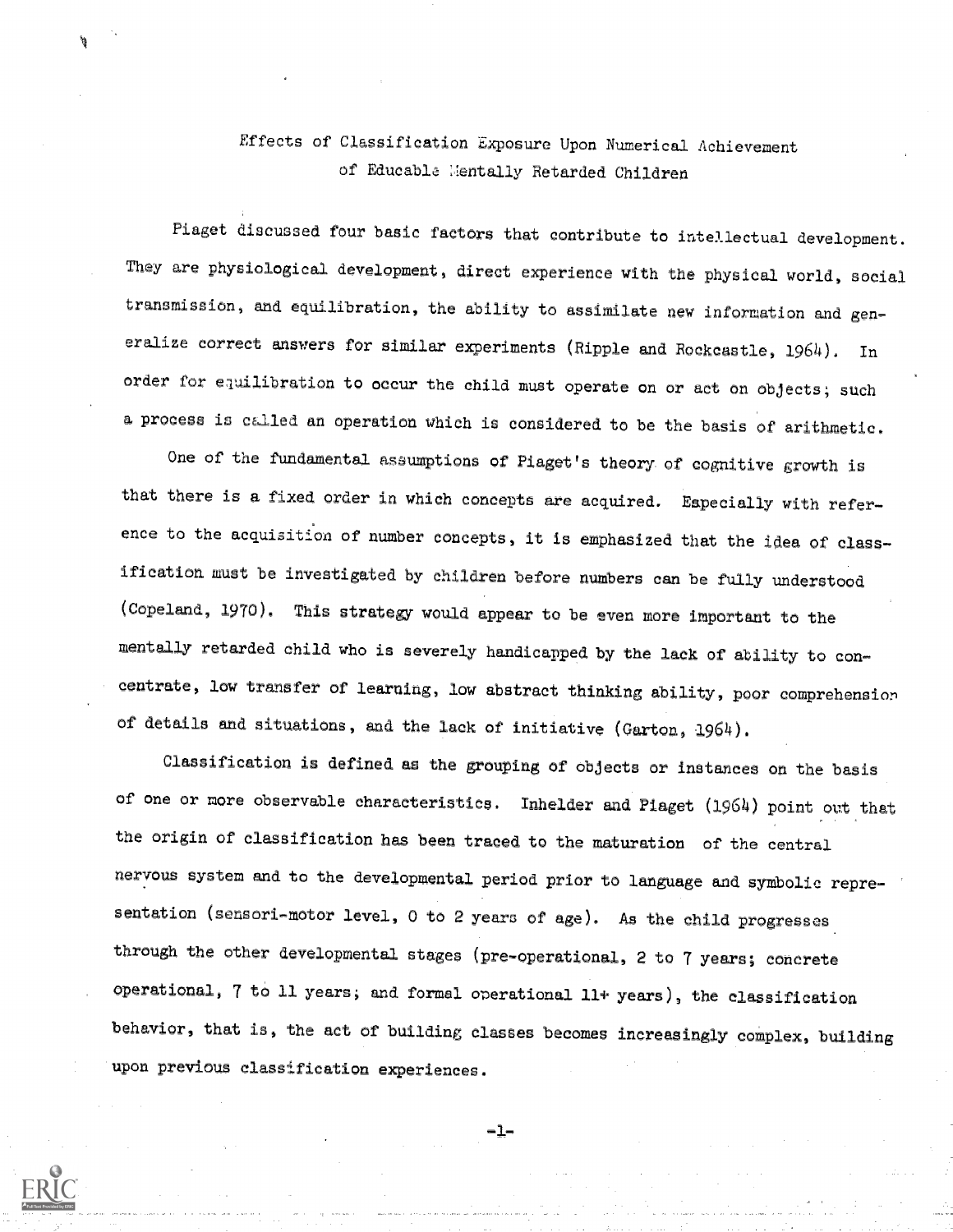The average child is ready for number concepts when he is six or seven years of age chronologically while the educable mentally retarded does not reach the readiness stage until the mental age of six or seven years - obviously much older chronologically (Garton, 1964). This creates the situation in which the retarded child is exposed to books and materials on his ability level, but not on his interest level. In relation to this issue, taking into consideration that in most cases the elementary special teacher must adapt materials designed for the average child to suit the retarded children in her class, Dunn (1969) comments:

۹.,

Do not use traditional textbooks and workbooks. These are generally unsuitable for the retarded child . . the illustrations are often too childish. The interest levels are below these older boys and girls.

In view of the importance of classification skill, which constitutes one of the essential aspects in the process of cognitive development, and the nature of numerical instruction employed in classes for the educable mentally retarded, which seems to provide limited exposure to classification tasks, the present study was undertaken for the purpose of testing a hypothesis that additional exposure to the classification of objects in the school environment would significantly increase the educable mentally retarded's skill to work with numerical concepts.

## Methods

#### Subjects

A sample of  $42$  mentally retarded children, with IQs ranging from 50 to 85, was from the educable mentally retarded classes of 5 elementary schools In a northern West Virginia county. Due to absenteeism and transfer only 16 intact pairs or 32 of these subjects (17 males and 15 females) completed all the requirements of this study. Each of the subjects had been previously classified as E.M.R. from scores obtained on either the Wechsler Intelligence Scale for Children or the Stanford-Binet Intelligence Test.



-2-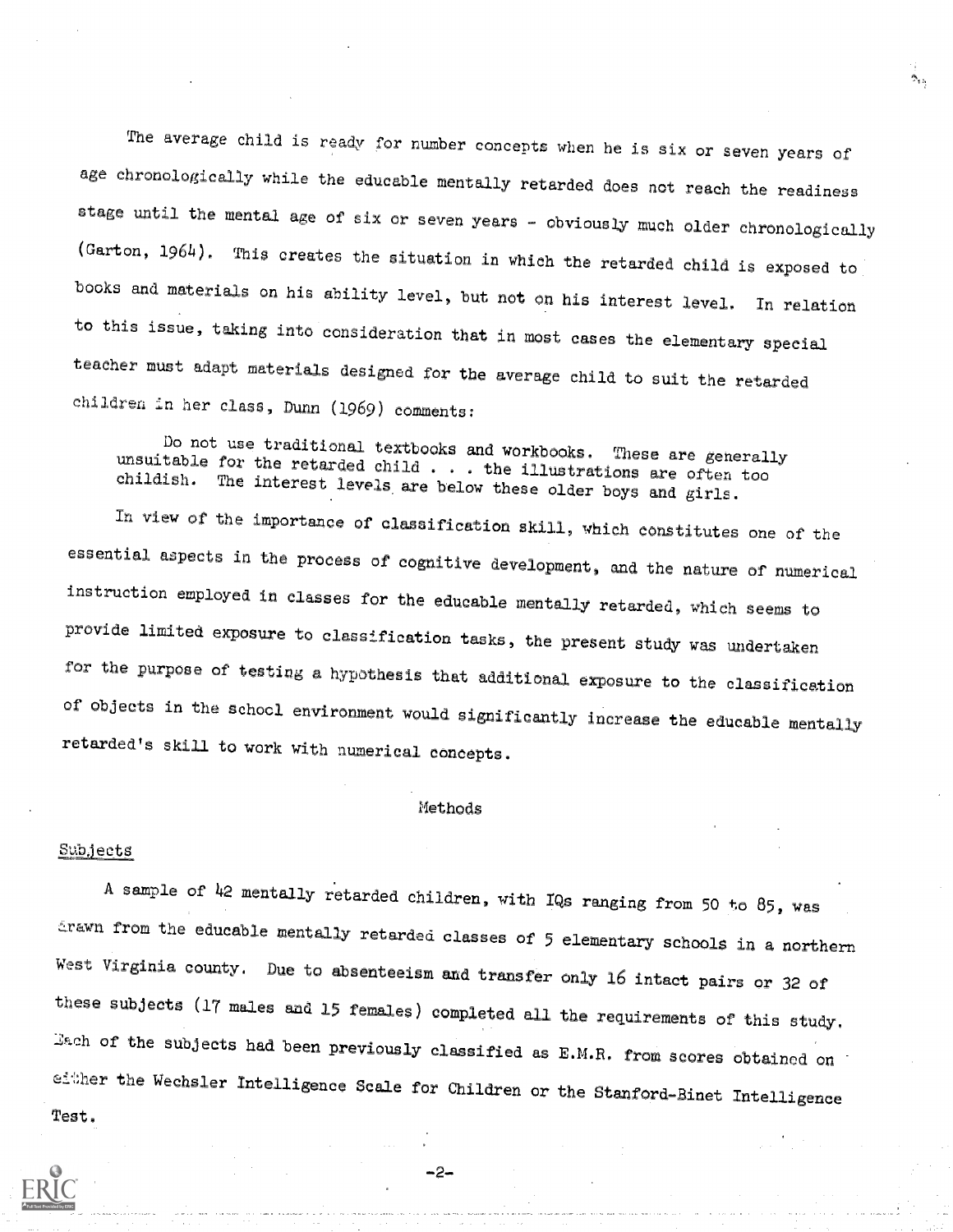The chronological ages of the subjects completing the experiment ranged from  $7$ years 2 months to 13 years 10 months, with the mean age being 10 years. The age range 9 to 10 years contained more individuals than any other single age group. IQ scores varied from 50 to 84, with a mean score of 59. The majority of subjects (23 of them) obtained scores between 65 and 79.

### Design

The randomized block pretest-posttest design was used. Two identical pre-test and post-test, the California Arithmetic Achievement Test and a classification test, were administered to ensure accurate measures of each subject's arithmetic and classification skills. The subjects were exposed to training sessions in two groups, experimental and control, where specific treatments were administered. While the subjects in experimental group received lessons in.classification, the subjects in control group were exposed to neutral stimuli, storytelling.

The investigation covered a period of 7 1/2 weeks. One and.one-half weeks were used for pre-testing, 4 1/2 weeks for treatment (9 instructional sessions), and 1 1/2 weeks for post-testing.

#### Procedures

All individuals selected for the experiment were administered the first pre-test, the California Arithmetic Achievement Test, Level 1, Form A (1970 Edition). Groups of 3 to 4 subjects were administered the test in two 25-minute sessions to ascertain their current level of numerical understanding.

The resulting scores were ranked and Subjects were matched with one of equal value or the next closest value. Each member of the matched pair was then randomly assigned to either the experimental or control group, with each group containing  $16$  subjects.

Upon completion of pre-test 1, California Arithmetic Achievement Test, all subjects were administered pre-test 2, classification test, to measure their ability

-3-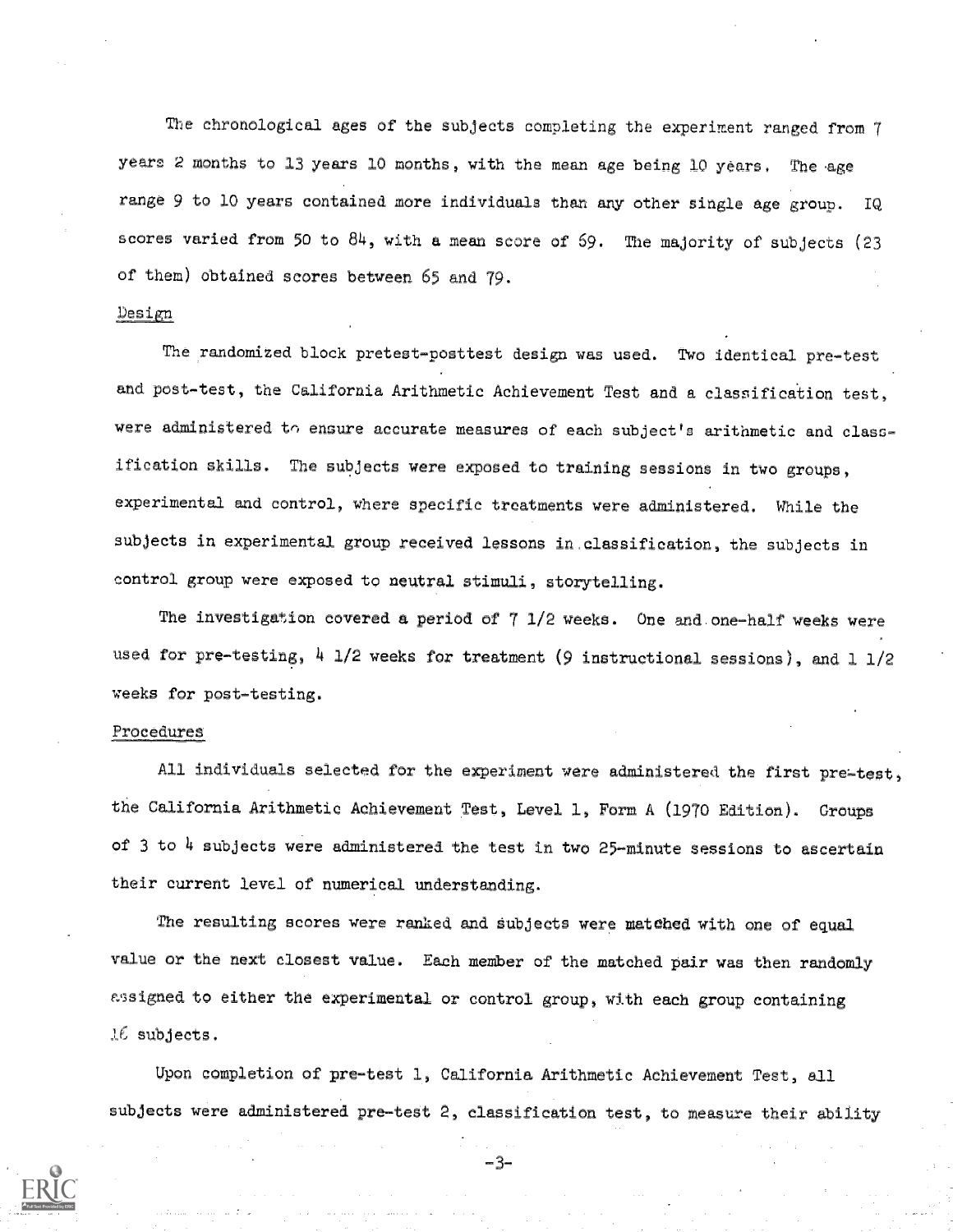and comprehension in classification tasks. Each subject was tested individually in a session lasting approximately 20 minutes. Four Piagetian classification tasks: changing criteria; classification of real objects; class inclusion; and multiple classification were employed in the evaluation (Wei, Lavatelli and Jones, 1971).

Following the completion of both pre-tests, the subjects were exposed to training sessions. The investigator met individually with each subject in a training session lasting 15 to 20 minutes. Two training sessions a week were conducted with each subject for a total of 9 meetings. With the exception of the treatment received, the sessions for the experimental and control subjects were conducted in the same manner.

The experimental subjects were individually exposed to a series of classification tasks develop by Inhelder and Piaget (1964). The classification sessions were presented in the following order of difficulty: introduction of shapes; resemblance sorting; consistent sorting; exhaustive sorting; multiple class membership; horizontal reclassification; "some" and "all"; whole is the sum of its parts; and "conservation of hierarchy".

The control subjects were exposed to a neutral stimulus - storytelling - which was felt to have little or no effect upon the post-test employed. Nine treatment sessions were conducted over the same time period that was utilized to expose the experimental group.

When the training sessions were completed, all subjects were given the post-tests. The same tests employed in pre-testing the subjects were readministered. The testing sessions were conducted in the same locations and using similar methods and procedures  $0:1y$  the order of test presentation was adjusted. The classification test was given st in order to determine what effect the treatments had upon classification skills. 72L,:! California Arithmetic Achievement Test was then administered to determine the



دیا د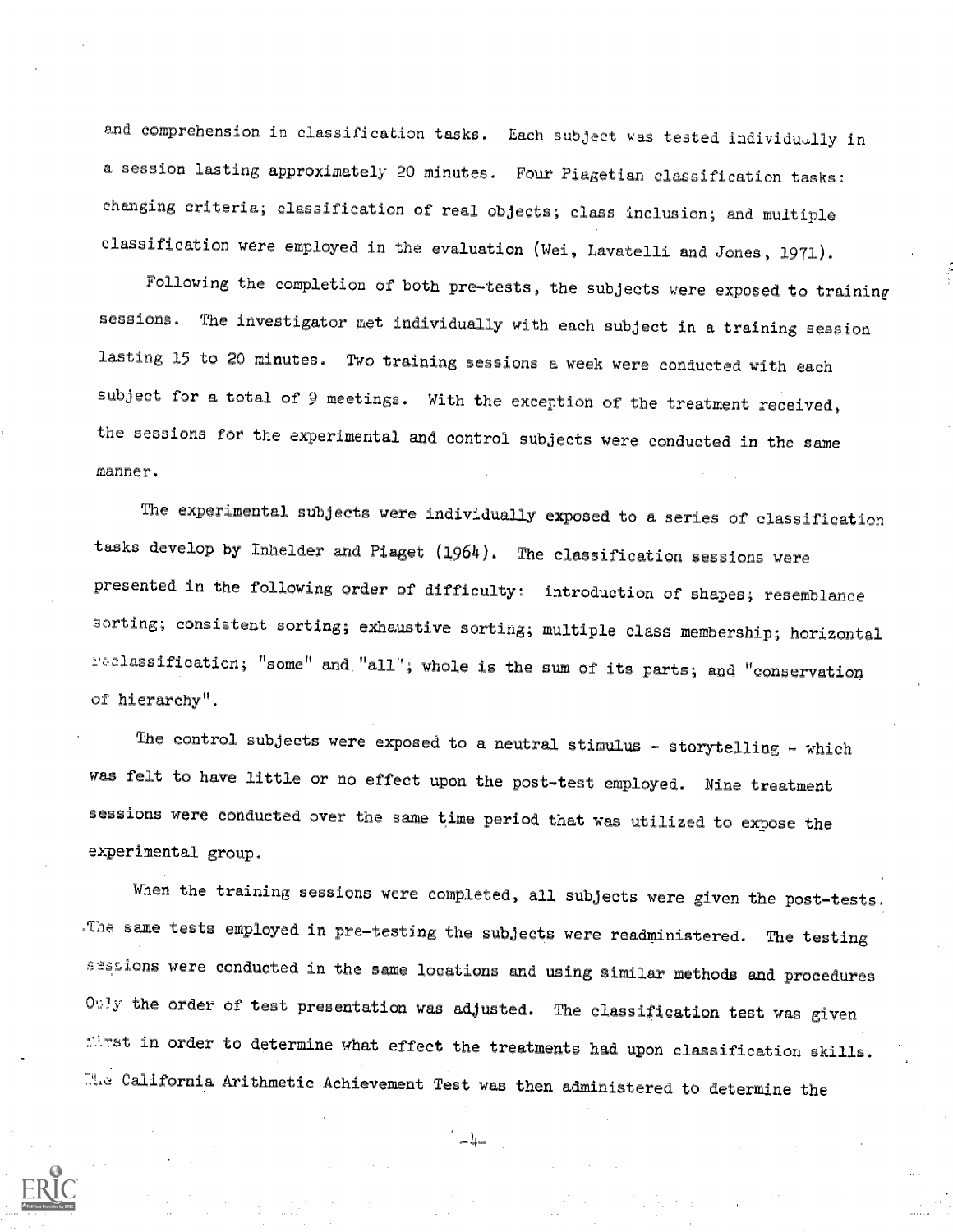effects of treatments upon arithmetic achievement.

#### Result

Means and standard deviations of all the variables examined are summarized in Table 1.

# INSERT TABLE 1 HERE

Results of the California Arithmetic Achievement showed that the experimental group's ( $N=16$ ) pretest mean score was 58.3; posttest mean, 62.6; and the mean gain 4.3. The control group's (N=16) pretest and posttest means were 60.62 and 60.56, respectively, with the mean difference being -0.1.

A randomized block analysis of variance was carried out to compare the experimental and control groups on their gains in arithmetic achievement. Results (See Table 2) revealed that the experimental group's mean gain in arithmetic was significantly greater than the control group's mean gain (p<.05). The difference denotes that the experimental group's exposure to classification tasks did indeed have a significantly positive effect upon their arithmetic achievement.

## ========== INSERT TABLE 2 ABOUT HERE

The classification test results showed that the experimental group's pretest mean was 8.3, posttest mean was 10.5, and the mean gain was 2.3. The control group's pretest, posttest, and gain means were 9.6, 8.9, and -0.6, respectively.

The experimental group, as compared to the control group, also showed a significratly greater gain on classification performance. The difference was significantly beyond the .01 level (See Table 2 for results yielded by randomized block ANOVA), indicating a positive effect of the treatment upon the classification performance.

An attempt was made to determine the extent to which the subjects' posttest scores on arithmetic and classification might have covaried with their age, intelligence, arithmetic pretest scores, and classification pretest scores. Correlational

-5-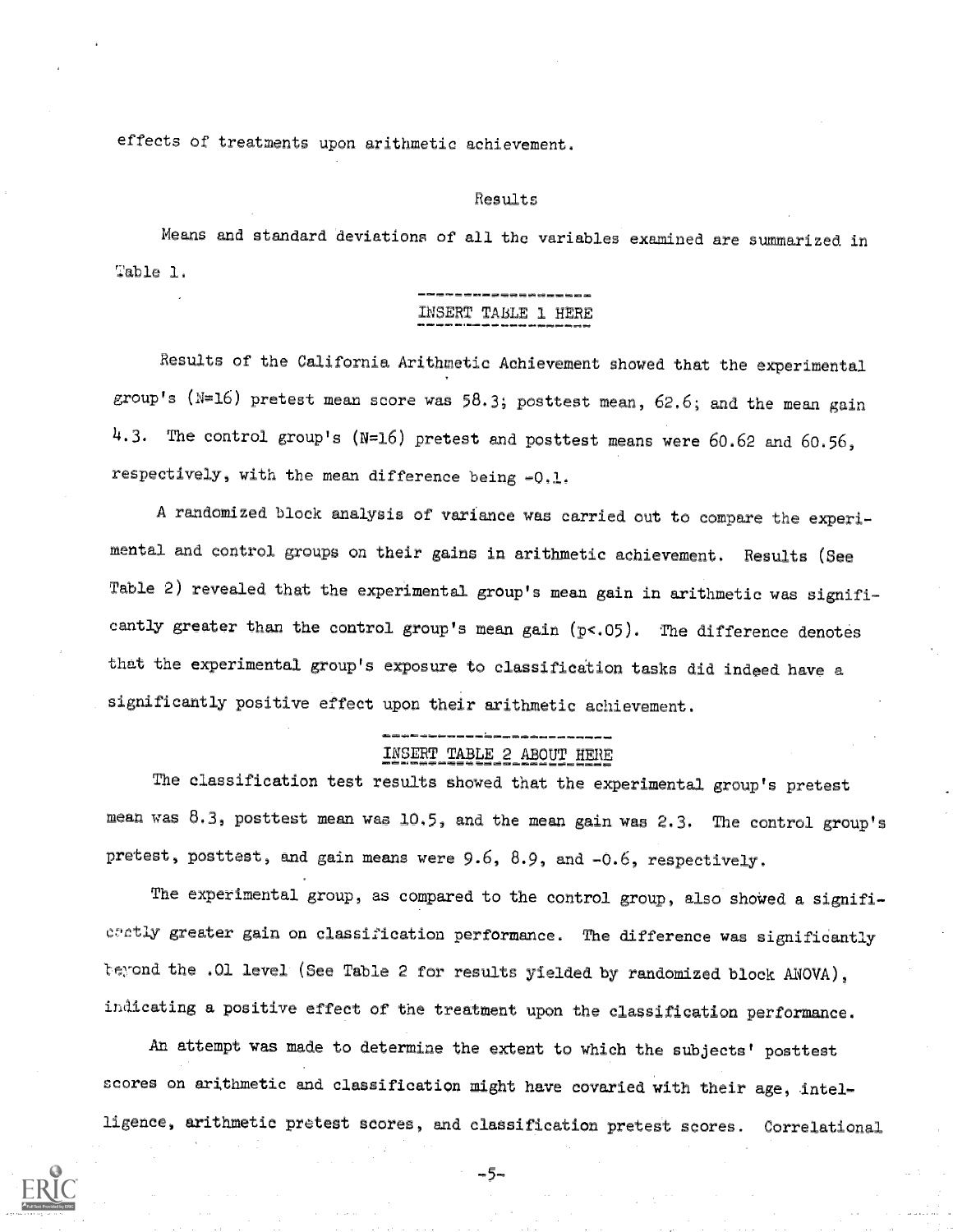analyses revealed that arithmetic posttest performance correlated significantly with arithmetic pretest performance ( $r=.96$ , df=30, p<.001) and classification pretest parformance ( $r=.39$ ,  $df=30$ ,  $p<.05$ ) and that classification posttest performance had significant correlates in age ( $r=.34$ , df=30, p<.05) and classification pretest performance  $(r=.69, d f=30, p<-001)$ .

Randomized block analyses of covariance were then conducted to adjust for  $(a)$ the effect of arithmetic pretest and classification pretest scores upon the arithmetic posstest scores and (b) the effect of age and classification pretest scores on classification posttest scores. Results of the adjustment on group means are summarized in Table 3.

## LNSERT TABLE 3 HERE

When the effects of covariates were sorted out much greater mean differences between the experimental and control groups on arithmetic posttest performance (mean difference changed from  $62.6 - 60.6 = 2.0$  to  $63.9 - 59.3 = 4.6$ , with the adjusted mean difference significant at the .01 level) and classification posttest performance (mean difference changed from  $10.5 - 8.9 = 1.6$  to  $11.0 - 8.4 = 2.6$ , with the adjusted mean difference significant beyond the .001 level) resulted, both in favor of the experimental.group, indicating greater impact the classification exposure had upon the acquisition of arithmetic and classification skills.

#### Discussion

4:xposure to classification tasks proved to facilitate numerical achievement as whil as classification performance of educable mentally retarded children considerably. In order to capitalize on the effect of the classification treatment, it would appear logical to implement the following strategies: (a) establishing an extensive classifiion program at the primary level before numbers are introduced; (b) formulating a classification program, of varied interest and ability levels; (c) developing materials

-6-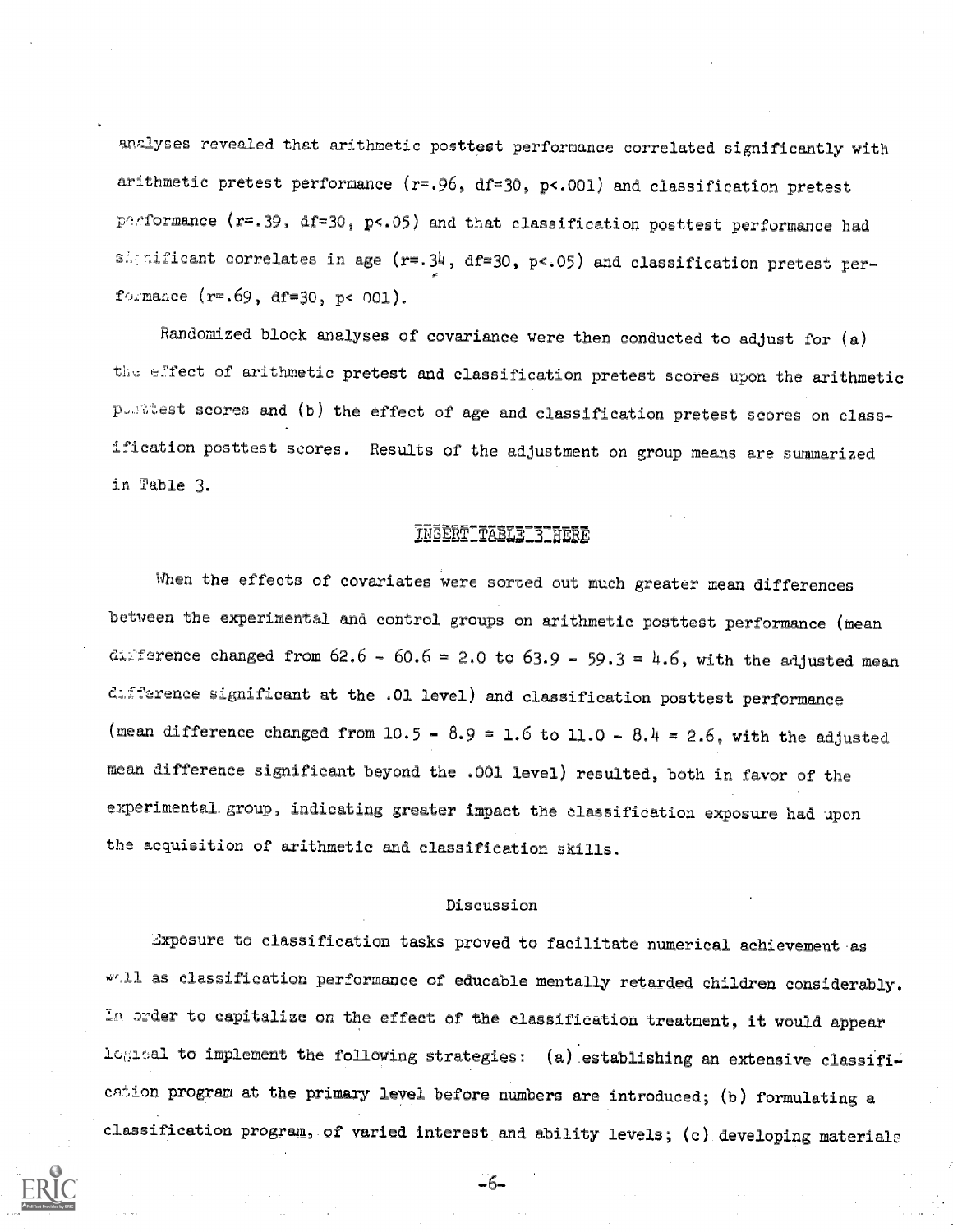and methods that allow for the fullest development of the classification behavior; and (d) integrating the classification behavior in all subject areas and not just arithmetic to facilitate the development of logical thought.

Finally, the importance and complexity of the classification behavior demands  $\varepsilon$ -iditional research. Among the areas that seem to be in need of further investigation are the relationship between the classification ability and age as well as IQ, the relationship between the classification behavior and verbal communication, and  $\forall$ ic formation of a developmental sequence of the classification behavior for educable :cntally retarded children.

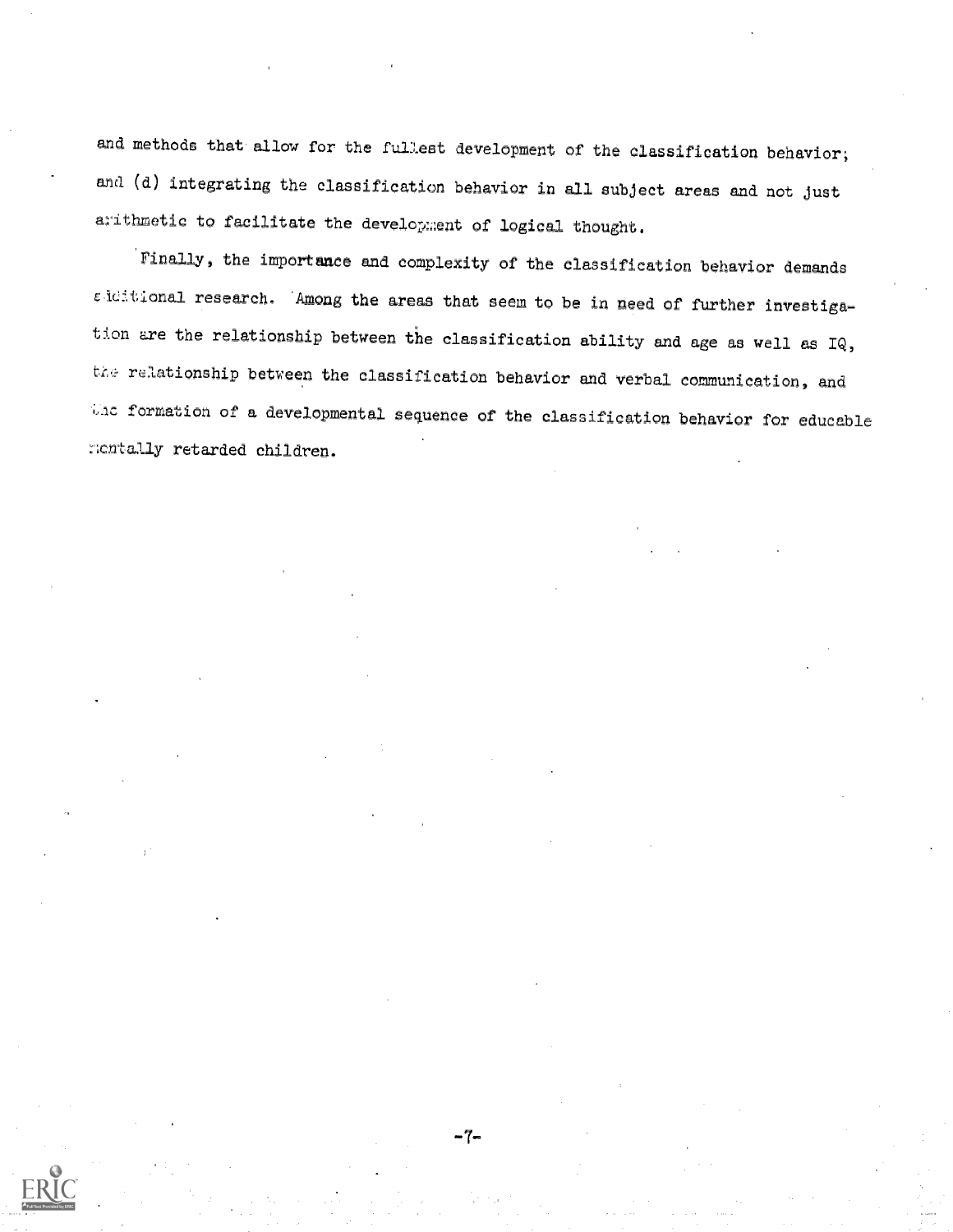#### References

- Copeland, R. W. How children learn mathematics, teaching implications of Piaget's research. New York: MacMillan, 1970.
- Dunn, L. M. Exceptional children in the schools. New York: Holt, Rinehart and Winston, 1967.
- Garton, M. D. Teaching the educable mentally retarded. Springfield, Ill.: Charles C Thomas, Publisher, 1964.
- Inhelder, B. and Piaget, J. The early growth of logic in the child. New York: Harpe and Row, 1964.
- Ripple, R. E. and Rockcastle, V. (Eds.). Piaget rediscovered, a report of the conference on cognitive studies and curriculum development. Ithica, N.Y.: Cornell University, 1964.
- Wei, T. T., Lavatelli, C. B., and Jones, R. S. Piaget's concept of classification: a comparative study of socially disadvantaged and middle-class young children. Child Development, 1971,  $42$ , 919 - 927.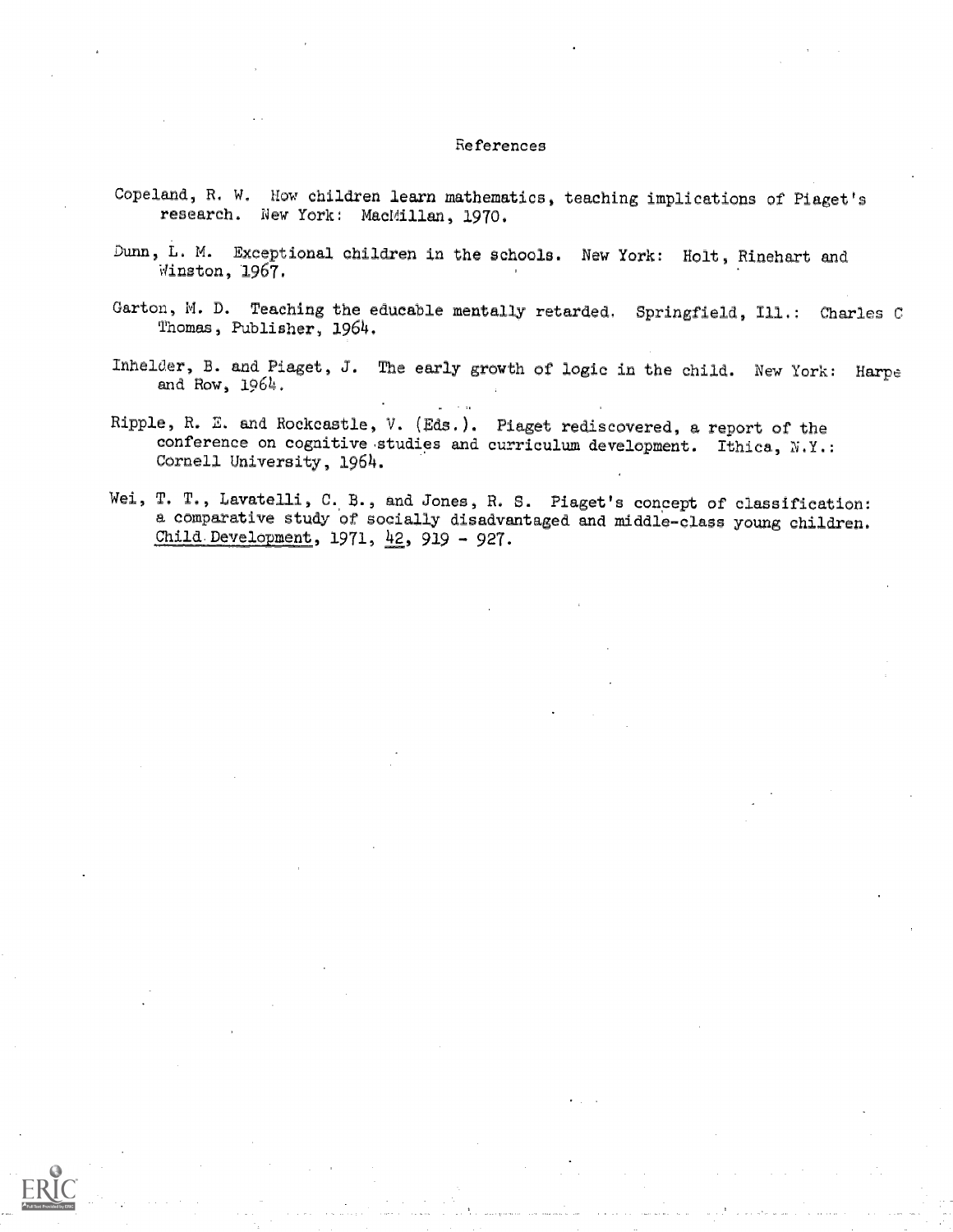## TABLE 1

|                         | Experimental (N=16) |                     | $(N=16)$<br>Control    |                     |
|-------------------------|---------------------|---------------------|------------------------|---------------------|
| Variable                | Mean                | SD                  | Mean                   | SD                  |
| Age (in months)         | 121.1               | 21.8                | 133.0                  | 20.5                |
| IQ                      | 71.6                | 6.9                 | 67.1                   | 8.1                 |
| Cal. Arith. Achievement |                     |                     |                        |                     |
| Pre<br>Post<br>Gain     | 58.3<br>62.6<br>4.3 | 22.7<br>19.9<br>5.9 | 60.6<br>60.6<br>$-0.1$ | 20.7<br>19.9<br>5.0 |
| Classification Skill    |                     |                     |                        |                     |
| Pre                     | 8.3                 | 3.6                 | 9.6                    | 2.9                 |
| Post                    | 10.5                | 2.7                 | 8.9                    | 2.9                 |
| Gain                    | 2.3                 | 1.7                 | $-0.6$                 | 2.3                 |

## MEANS AND STANDARD DEVIATIONS OF VARIABLES FOR THE EXPERIMENTAL AND CONTROL GROUPS

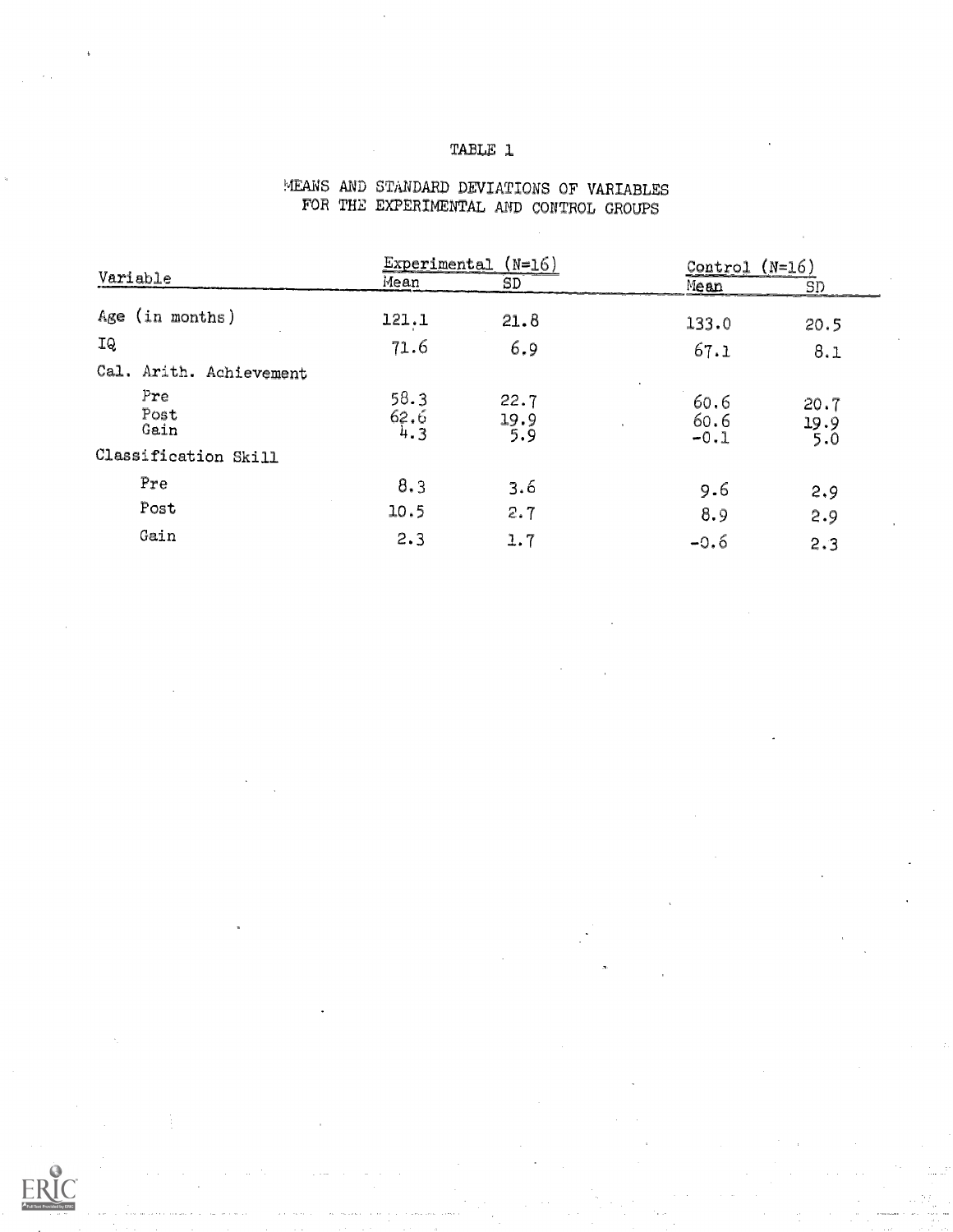# TABLE 2

RANDOMIZED BLOCK ANALYSES OF VARIANCE ON CALIFORNIA ARITHMETIC ACHIEVEMENT GAIN AND CLASSIFICATION SKILL GAIN

#### Source df Arithmetic Gain<br>MC THE Classification Gain  $\begin{tabular}{ll} Arithmetic & Gain \\ \hline MS & F \\ \end{tabular}$ Groups Blocks Residual  $_{\rm TOTAL}$ 1 15 15 31 153.13 34.43 25.73 34.05 5.95\* 1.34 66.13 3.79 4.39 6.09 15.06\*\* 0.86

\*p< .05 \*\*1 .01